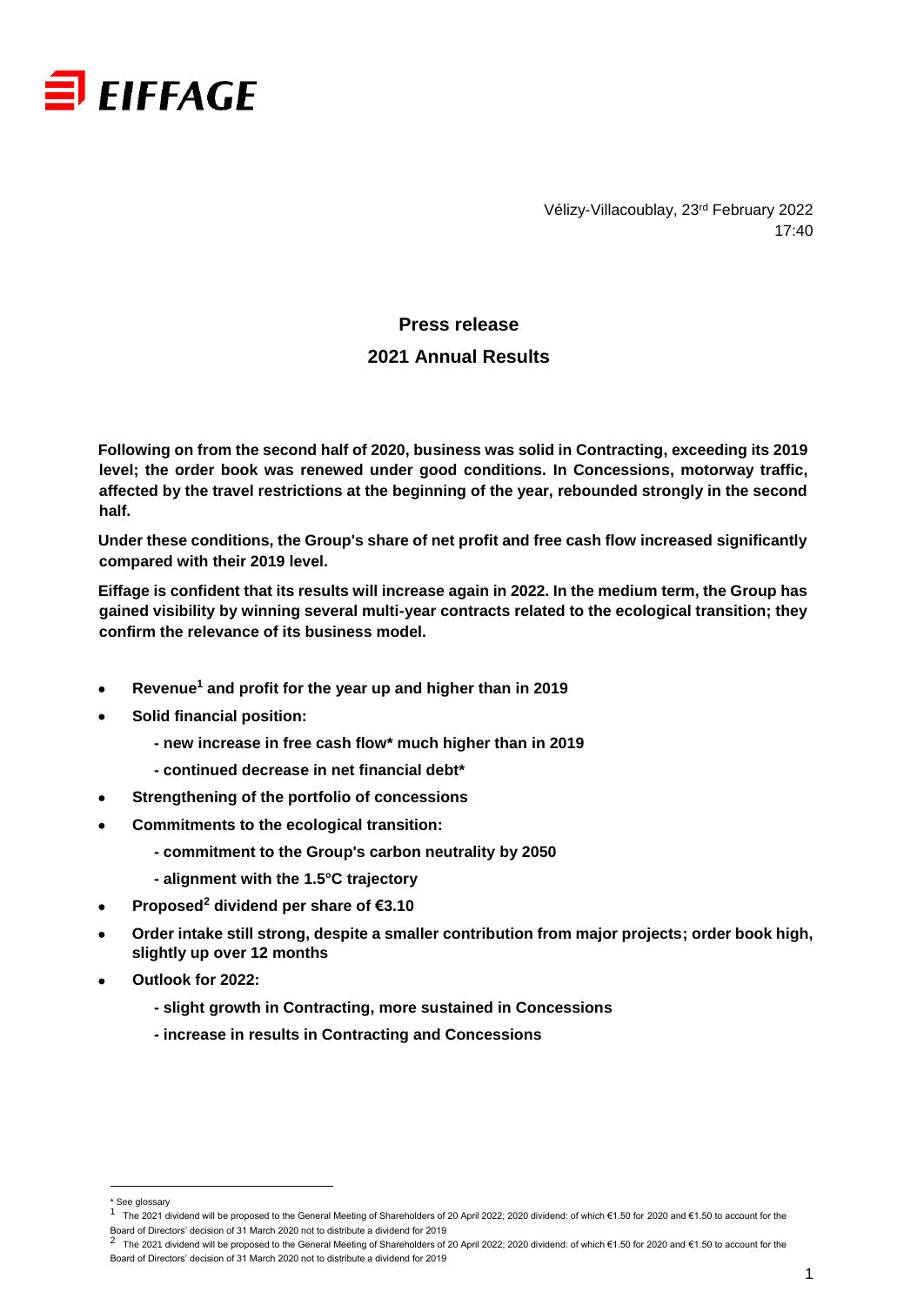| <b>Key figures</b>                                                                          |          |         |          | <b>Actual changes</b> |           |
|---------------------------------------------------------------------------------------------|----------|---------|----------|-----------------------|-----------|
| in millions of euros                                                                        | 2019     | 2020    | 2021     | 2021/2020             | 2021/2019 |
| Revenue <sup>1</sup>                                                                        | 18,143   | 16,321  | 18,721   | $+14.7%$              | $+3.2%$   |
| of which Contracting                                                                        | 15,181   | 13,734  | 15,693   | $+14.3%$              | $+3.4%$   |
| of which Concessions                                                                        | 2,962    | 2,587   | 3,028    | $+17.0%$              | $+2.2%$   |
| Operating profit                                                                            | 2,005    | 1,263   | 1,919    | $+51.9%$              | $-4.3%$   |
| as a % of revenue                                                                           | $+11.1%$ | $+7.7%$ | $+10.3%$ |                       |           |
| Profit for the year attributable to the holders of<br>the parent                            | 725      | 375     | 777      | x 2.1                 | $+7.2%$   |
| Profit for the year attributable to the holders of<br>the parent per share (in $\epsilon$ ) | 7.48     | 3.83    | 7.98     | $+4.15$               | $+0.5$    |
| Dividend per share (in $\epsilon$ ) <sup>2</sup>                                            | 0        | 3.00    | 3.10     | $+0.10$               | $+3.10$   |
| Free cash flow <sup>3</sup>                                                                 | 1,280    | 1,113   | 1,556    | $+443$                | $+276$    |
| Net financial debt (in $\epsilon$ billions) <sup>3</sup>                                    | 10.2     | 9.9     | 9.3      | $-0.6$                | $-0.9$    |
| APRR traffic (all vehicles)                                                                 |          |         |          | 19.5%                 | $-5.6%$   |
| Contracting order book (in $\epsilon$ billions) <sup>3</sup>                                | 14.2     | 16.2    | 16.3     | $+1%$                 | $+14%$    |

The Eiffage Board of Directors met today to approve the 2021 annual accounts<sup>4</sup>, which will be submitted to the general meeting of shareholders on 20 April next.

### **Activity**

Consolidated revenues amounted to more than €18.7 billion for the year, up 14.7% in actual terms (+3.2% compared with 2019) and 14.4% on a like-for-like basis (at constant exchange rate). Activity was up significantly by 7.6% in the  $4<sup>th</sup>$  quarter (+5.5% compared with the  $4<sup>th</sup>$  quarter 2019). It should be remembered that 2019 was a particularly dynamic year in all business divisions.

In Contracting, revenues were close to €15.7 billion, up by 14.3% (+13.9% like-for-like) over the year. Compared to 2019, activity grew by 3.4% (+1.6% in France and +7.9% internationally).

In the Construction division, activity grew by 11.2% to €4.10 billion (-3.8% compared with 2019), of which +13.2% in France (-1% compared with 2019) and +4.6% (-12.2 %) in Europe excluding France. In France, construction of public facilities is on a positive trend at a time when housing is suffering from the slowdown obtaining the building permits in construction start-ups. In property development, 4,164 housing reservations were recorded compared with 4,273 in 2020 and 5,095 in 2019.

l

<sup>3</sup> See glossary

<sup>4</sup> Auditing of the consolidated accounts has been carried out. The certification report will be issued following finalization of the procedures necessary for filing the universal registration document.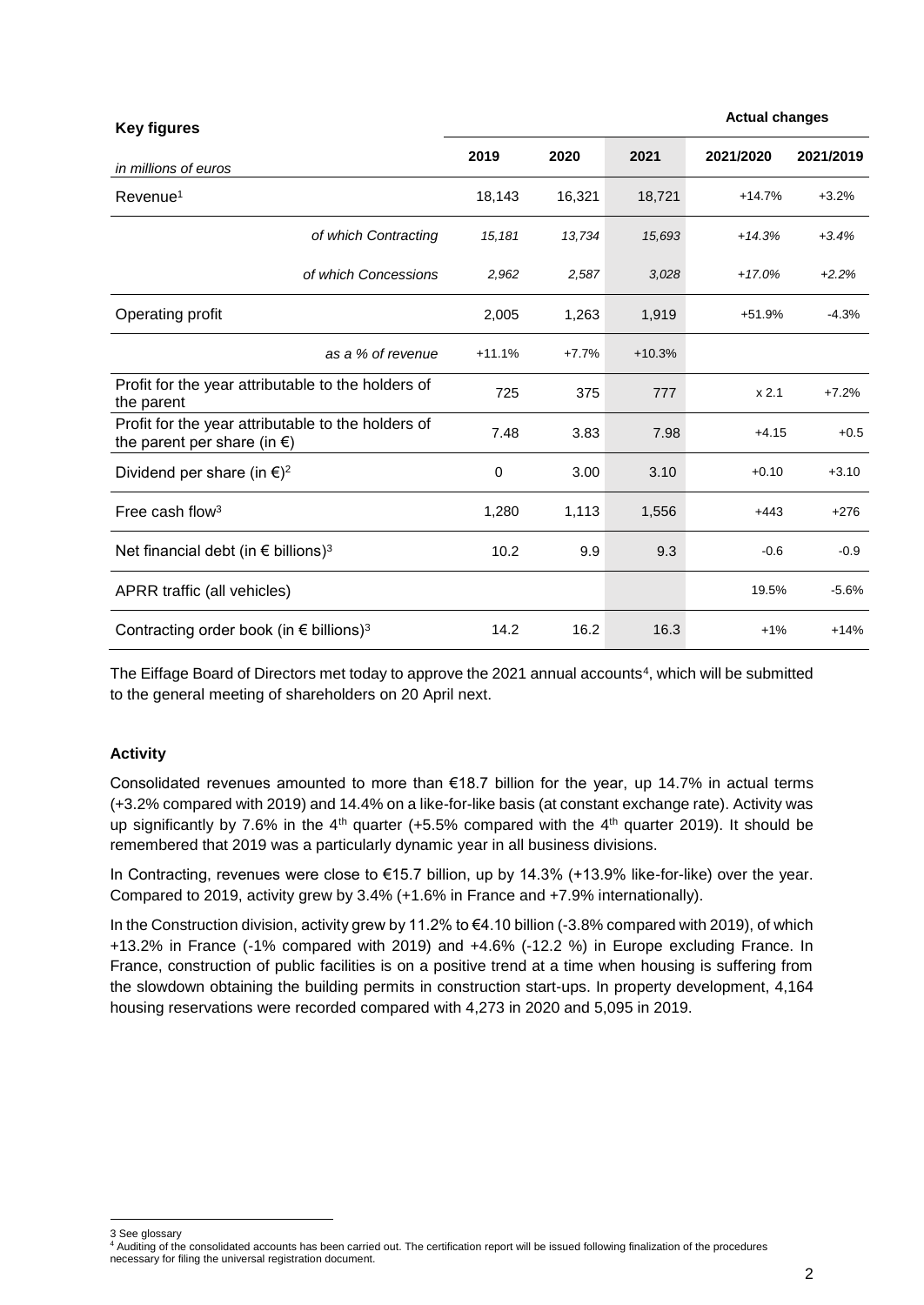In the Infrastructure division, revenues increased by 14.2% to €6.84 billion (+6.2% compared with 2019). In France, the increase was 11.0% (+1.5% compared with 2019), of which +8.6% (-5.7%) in Roads, +15.0% (+7.2%) in Civil Engineering and +4.6% (+17.1%) in Metal. The Grand Paris Express and Saint-Nazaire wind farm projects continue to drive activity. The division also recorded an increase of 20.1% (+15.5%) internationally, thanks to the dynamism of the transport infrastructure market in Germany and the ramp-up of the HS2 high-speed line in the United Kingdom.

In the Energy Systems division, activity grew by 17.2% to €4.75 billion (+6.1% compared with 2019), of which +15.9% in France (+3.9% compared with 2019) and +20.0% (+10.7%) internationally, where Benelux, Germany and Spain recorded strong growth.

Concession revenues amounted to more than €3.0 billion, up 17.0% (+2.2% compared with 2019). Compared to 2019, motorway traffic fell by 5.6% at APRR, by 2.1% on the Millau viaduct and by 5.7% on the A65, impacted by the travel restrictions in France in the 1<sup>st</sup> half year, although a marked recovery has been notable since the summer. Airport traffic, though up +29.2% compared with 2020, remains lower than in 2019 (-57.7%). Traffic on the Autoroute de l'Avenir in Senegal is up by 13.2% compared to 2019.

### **Results**

The Group's operating profit amounted to €1,919 million, or 10.3% of revenues, up 51.9% compared with 2020 (-4.3% compared with 2019).

The Contracting operating margin reached 3.7% compared with 2.0% in 2020, higher than its 2019 level  $(3.6\%)$ .

Margins in the Construction and Infrastructure divisions returned to their 2019 levels (3.7% and 2.9% respectively). The Energy Systems division continues to improve its profitability with a margin of 5.0%, compared with 4.6% in 2019.

In Concessions, the operating margin was 44.5% (38.4% in 2020 and 49.7% in 2019), still impacted by the level of air and motorway traffic in the first half-year. Meanwhile, APRR posted an EBITDA margin of 73.7% (71.4% in 2020 and 74.4% in 2019).

The cost of net financial debt fell by €7 million to €246 million compared with 2020.

Corporation tax was €445 million (€330 million in 2020 and €560 million in 2019).

The consolidated net profit Group share was €777 million (€725 million in 2019). Net earnings per share were €7.98 (€3.83 in 2020 and €7.48 in 2019).

### **Financial situation**

Free cash flow amounted to  $\epsilon$ 1.6 billion, significantly higher than in 2020 (+ $\epsilon$ 443 million) but also than in 2019 (+€276 million). Compared to 2019, the reference year, it benefited from the decrease in working capital and interest and taxes paid. The decrease in working capital of 234 million euros is more remarkable as it follows the decrease in 2020 (- 321 million euros). Free cash flow is after development investments in Concessions of €808 million, much higher than in 2019 (€537 million in 2019) due to the construction of the new A79 motorway which represented an investment of €332 million in 2021 (€12 million in 2019).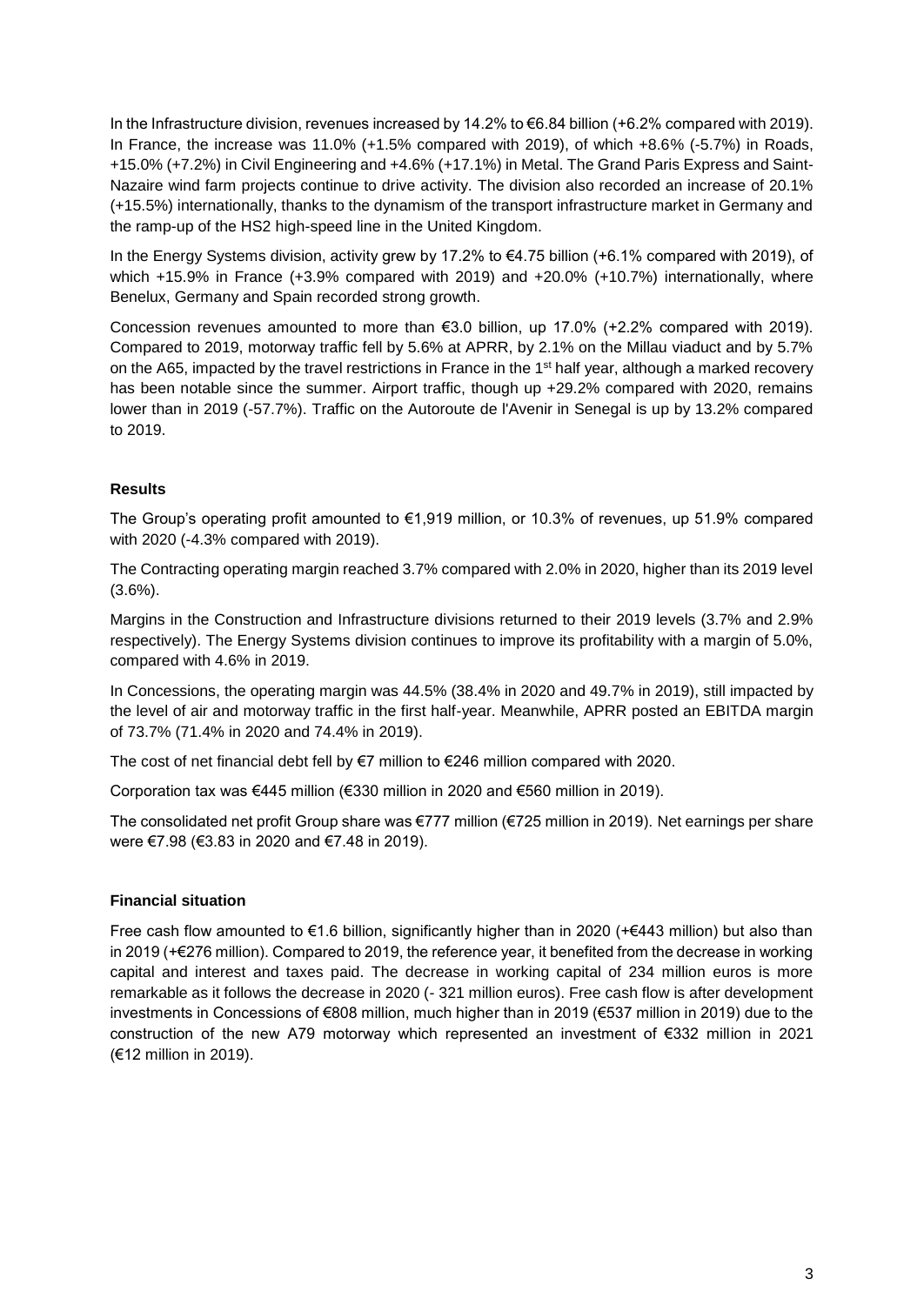In Concessions, in 2021 Eiffage became the sole shareholder in A'liénor, the concession company for the A65 motorway, in which it previously held a 65% stake, and acquired its operating company, for a total investment of 223 million euros. In addition, as part of its strategy to manage its PPP portfolio, the Group sold five contracts for an asset value of 150 million euros, mainly financed by bank debt.

Eiffage also increased its self-holding by 1.2% in 2021, taking it to 2.4% of its capital.

Net financial debt - excluding IFRS 16 debt, fair value of CNA debt and swaps - amounted to €9.3 billion at 31 December 2021, a decrease of €0.6 billion over 12 months. The holding company and the Contracting divisions posted a positive net cash balance of €1 billion at end 2021, stable in relation to the 2020 year-end.

## **Financing**

The Group has a solid financial structure, both in terms of Eiffage S.A. (and its Contracting subsidiaries), which have a short-term rating of F2, and in terms of its concession-holding entities, the most important of which is APRR (rated A- stable).

At 31 December 2021, Eiffage S.A. and its Contracting subsidiaries had liquidity of €5.2 billion composed of €3.2 billion in cash and cash equivalents and an undrawn bank line of credit of €2 billion, without financial covenants. This facility comes to maturity in 2026 for almost all of the amount.

APRR, for its part, had liquidity of €3.2 billion at 31 December 2021, consisting of €1.2 billion in cash and cash equivalents and an undrawn bank line of credit of €2 billion. This facility comes to maturity in 2027 for almost all of the amount.

In 2021, APRR also completed a €500 million bond issue maturing in 2028 for a 0% coupon and repaid in advance a €275 million loan from the EIB in December 2021.

### **Strengthening of the concession portfolio**

In France, Eiffage is now the sole shareholder in the A65 motorway and its operating company. In addition, the Group will open the new A79 motorway in the Allier region in autumn 2022. In Senegal, on 22 December 2021, Eiffage signed an amendment to the concession contract extending it by five years, providing for new investments and confirming the State's entry into the capital.

On 15 February 2022, the Group signed the Cegelog contract with the French Ministry of the Armed Forces in a consortium with Arcade-VYV. The first housing concession in France, this 35-year contract includes the design, construction or renovation as well as the maintenance and management of more than 11,000 housing units, with a strong environmental and service quality ambition.

### **Ecological transition**

In 2021, the Group has increased the commitments made in 2020 when it published its first climate report:

- by aligning each of its businesses with the 1.5°C climate trajectory,
- by making a commitment to be carbon neutral by 2050,

- by starting the process of validating its reduction targets with the Science-Based Targets initiative (SBTi), with a result expected in 2022.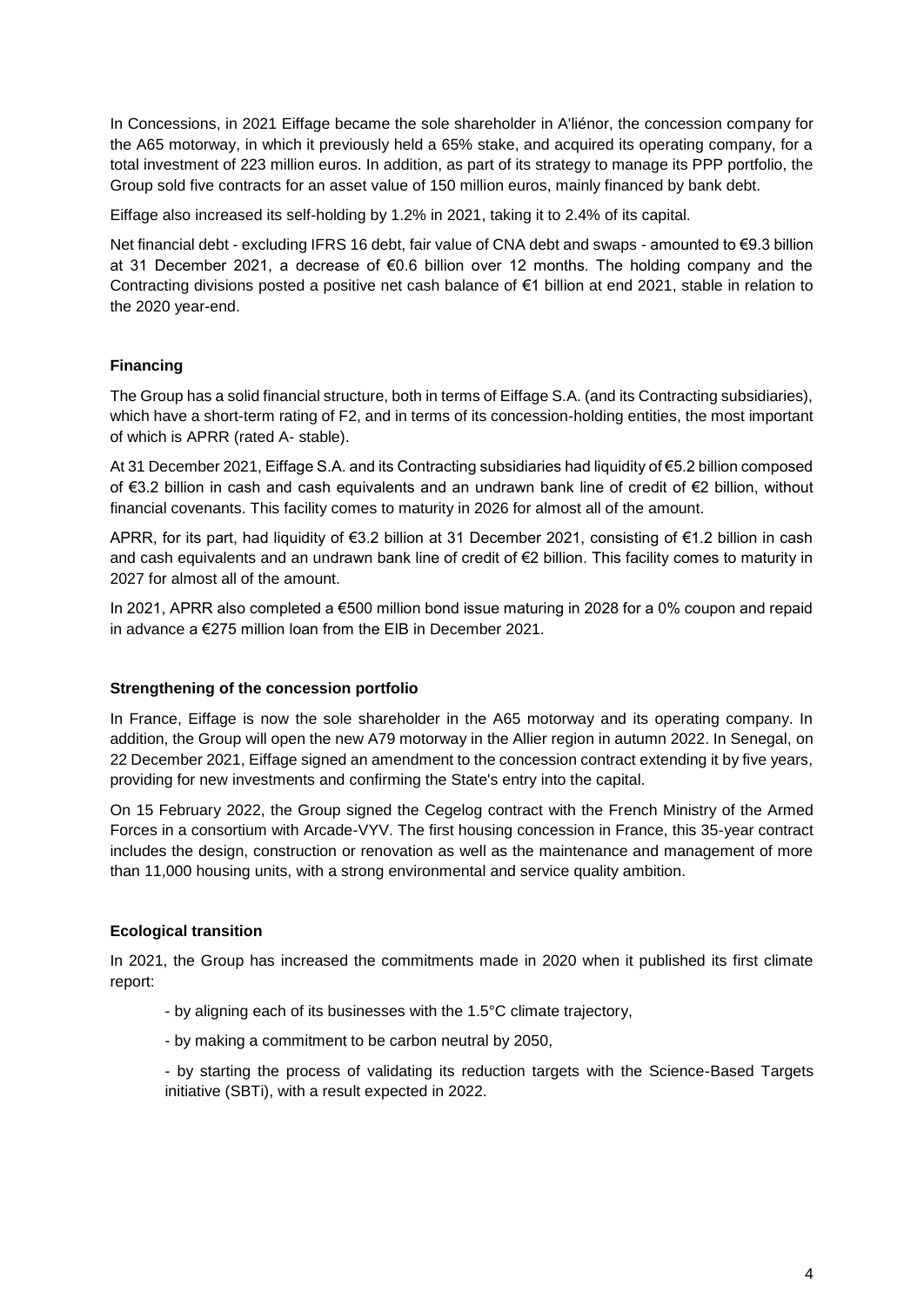In April 2021, Eiffage published its second climate report in accordance with the recommendations of the TCFD (Task Force on Climate-related Financial Disclosures), based on the following four pillars:

- the Group's governance commitment,
- the matrix of risks related to the climate challenge and the Group's responses,
- the business opportunities identified,

- the measurement of greenhouse gas emissions on scopes 1, 2 (all divisions) and 3 upstream (excluding concessions) for France, together with a reduction target.

Based on its greenhouse gas emissions in the reference year 2019, the Group plans to achieve the following by 2030:

- a reduction in its emissions of at least 46% for scopes 1 and 2
- a reduction in its emissions of at least 30% for scope 3 upstream, in close cooperation with its suppliers of goods and services.

The Group will soon publish its 2022 climate report, which will complete this information with emissions for all scopes (1, 2, 3 upstream and downstream) in France and abroad.

#### **Post closing events**

On 23 February 2022, Eiffage and APRR signed an agreement to sell the capital and current accounts of the A79 motorway, which will make APRR the A79's shareholder and financier, subject to various regulatory and administrative approvals. This transaction is expected to be finalized at the end of the 1 st half 2022.

#### **General Meeting of Shareholders – Dividend and composition of the Board of Directors**

Eiffage SA's net profits amounted to €516 million.

A proposal will be made to the General Meeting of Shareholders on 20 April 2022 to distribute a dividend of €3.10 per share (3 euros per share in 2020)*.* The dividend will be paid on 18 May 2022 (coupon detached 16 May 2022) in respect of the 98 million shares existing on 23 February 2022 and those that will be created following the capital increase reserved for employees, decided by the Board of Directors on that day.

The combined General Meeting will be held at 10 a.m. on 20 April 2022 room Wagram on the 39-41 avenue de Wagram, 75017 Paris.

At this meeting, the renewal of the term of office of Ms Odile Georges-Picot, independent director since April 2018, for 4 years will be proposed.

#### **Executive compensation**

In accordance with Afep-Medef recommendations, information on the compensation of the Chairman and CEO of Eiffage (say on pay ex post and ex ante) will be published on the website [www.eiffage.com](http://www.eiffage.com/).

### **Outlook for 2022**

Thanks to a strong order intake in the goodwill business, the contracting order book reached 16.3 billion euros, up slightly on 2020 (+1%), a year in which several major orders were recorded (A79 in France, HS2 in the UK, A3 in Germany).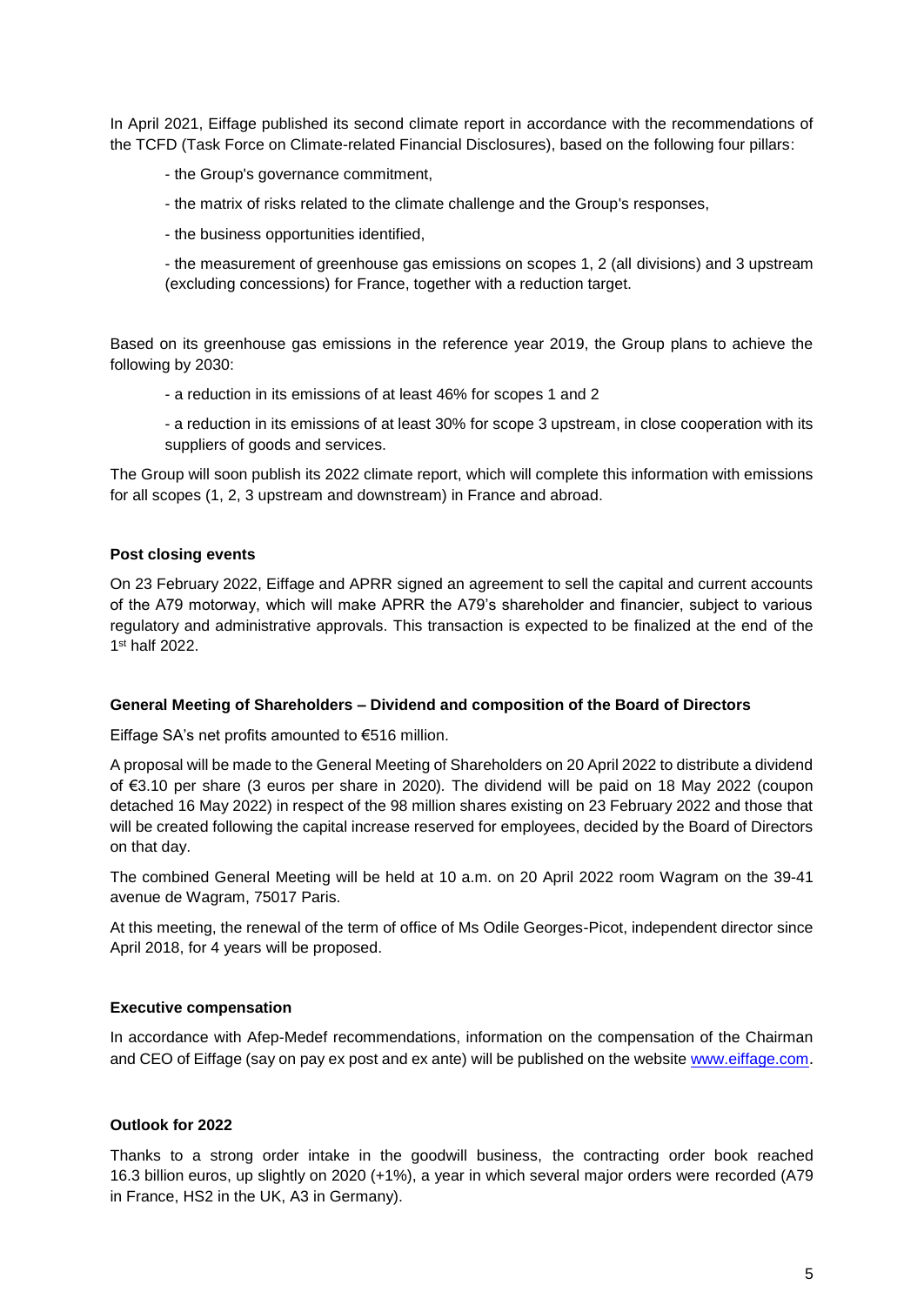For 2022, the Group expects:

- in Contracting, a slight increase in revenue, driven by this commercial momentum, which offsets the expected decline in activity on the Grand Paris Express projects and enables the business lines to remain selective in their business acquisition.

- in Concessions, a more sustained growth thanks to the momentum of motorway traffic and a favorable basis for comparison. Air traffic is also expected to grow.

Eiffage therefore expects further growth in its results in 2022, in both Contracting and Concessions.

Beyond 2022, the Group's positioning in growth businesses related to the ecological transition gives it excellent visibility. Recent successes in this area, such as the 10-year public lighting contract for the City of Paris and the 35-year "Family Plan" contract for the French Ministry of the Armed Forces, are tremendous growth drivers that demonstrate more than ever the relevance of the Group's business model.

A more detailed presentation of the accounts for 2021, in French and English, is available on the company's website [\(www.eiffage.com\)](http://www.eiffage.com/).

**Investor contact Press contact** Xavier Ombrédanne **Sophie Mairé** Sophie Mairé Tel.: + 33 (0)1 71 59 10 56 Tel.: +33 (0)1 71 59 10 62<br>xavier.ombredanne@eiffage.com sophie.maire@eiffage.com [xavier.ombredanne@eiffage.com](mailto:xavier.ombredanne@eiffage.com)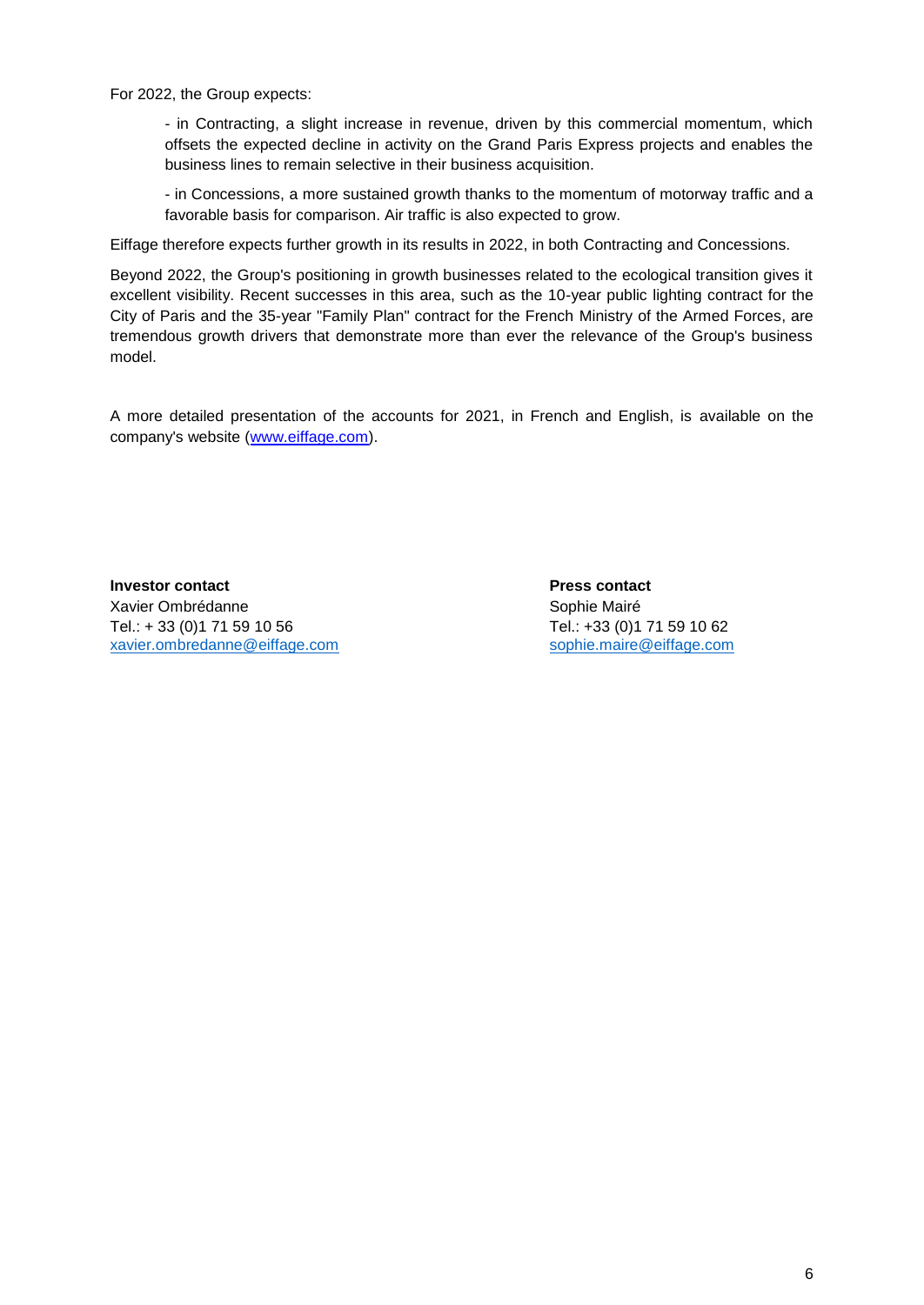# **APPENDICES**

# **Appendix 1: Revenue by division**

|                                   | At 31/12 |        | <b>Changes</b> |           | Change    |           |
|-----------------------------------|----------|--------|----------------|-----------|-----------|-----------|
|                                   | 2019     | 2020   |                | 2021/2020 |           | 2021/2019 |
| in millions of euros              |          |        | 2021           | Actual    | Lfl $(*)$ | Actual    |
| Construction                      | 4,260    | 3,688  | 4,100          | $+11.2%$  | $+11.2%$  | $-3.8%$   |
| of which Real Estate              | 985      | 929    | 1,106          |           |           |           |
| Infrastructure                    | 6,441    | 5,992  | 6,840          | $+14.2%$  | $+14.1%$  | $+6.2%$   |
| <b>Energy Systems</b>             | 4,480    | 4,054  | 4,753          | $+17.2%$  | $+16.2%$  | $+6.1%$   |
| <b>Contracting</b>                | 15,181   | 13,734 | 15,693         | $+14.3%$  | $+13.9%$  | $+3.4%$   |
| Concessions (excl. IFRIC 12)      | 2,962    | 2,587  | 3,028          | $+17.0%$  | $+17.1%$  | $+2.2%$   |
| Group Total (excl. IFRIC 12)      | 18,143   | 16,321 | 18,721         | $+14.7%$  | $+14.4%$  | $+3.2%$   |
| Of which:                         |          |        |                |           |           |           |
| France                            | 13,456   | 11,997 | 13,666         | $+13.9%$  | $+13.6%$  | $+1.6%$   |
| International                     | 4,687    | 4,324  | 5,055          | $+16.9%$  | $+16.7%$  | $+7.9%$   |
| <b>Europe excluding France</b>    | 3,893    | 3,518  | 4,247          | $+20.7%$  | $+20.2%$  | $+9.1%$   |
| Outside Europe                    | 794      | 806    | 808            | $+0.2%$   | $+1.0%$   | $+1.8%$   |
| Construction revenues (IFRIC 12)* | 331      | 300    | 269            | n.s.      |           | n.s.      |

# **Revenue by division for the fourth quarter**

|                                   | 4 <sup>th</sup> quarter |       |       | <b>Actual changes</b> |             |
|-----------------------------------|-------------------------|-------|-------|-----------------------|-------------|
| in millions of euros              | 2019                    | 2020  | 2021  | 2021 / 2020           | 2021 / 2019 |
| Construction                      | 1,240                   | 1,249 | 1,189 | $-4.8%$               | $-4.1%$     |
| of which Real Estate              | 317                     | 386   | 372   |                       |             |
| Infrastructure                    | 1,709                   | 1,720 | 1,857 | $+8.0%$               | $+8.7%$     |
| <b>Energy Systems</b>             | 1,265                   | 1,251 | 1,368 | $+9.4%$               | $+8.1%$     |
| Contracting                       | 4,214                   | 4,220 | 4,414 | $+4.6%$               | $+4.7%$     |
| Concessions (excl. IFRIC 12)      | 711                     | 609   | 782   | $+28.4%$              | $+10.0%$    |
| Group Total (excl. IFRIC 12)      | 4,925                   | 4,829 | 5,196 | $+7.6%$               | $+5.5%$     |
| Construction revenues (IFRIC 12)* | 75                      | 116   | 89    | n.s.                  | n.s.        |
| $(*)$ : see glossary              |                         |       |       |                       |             |

7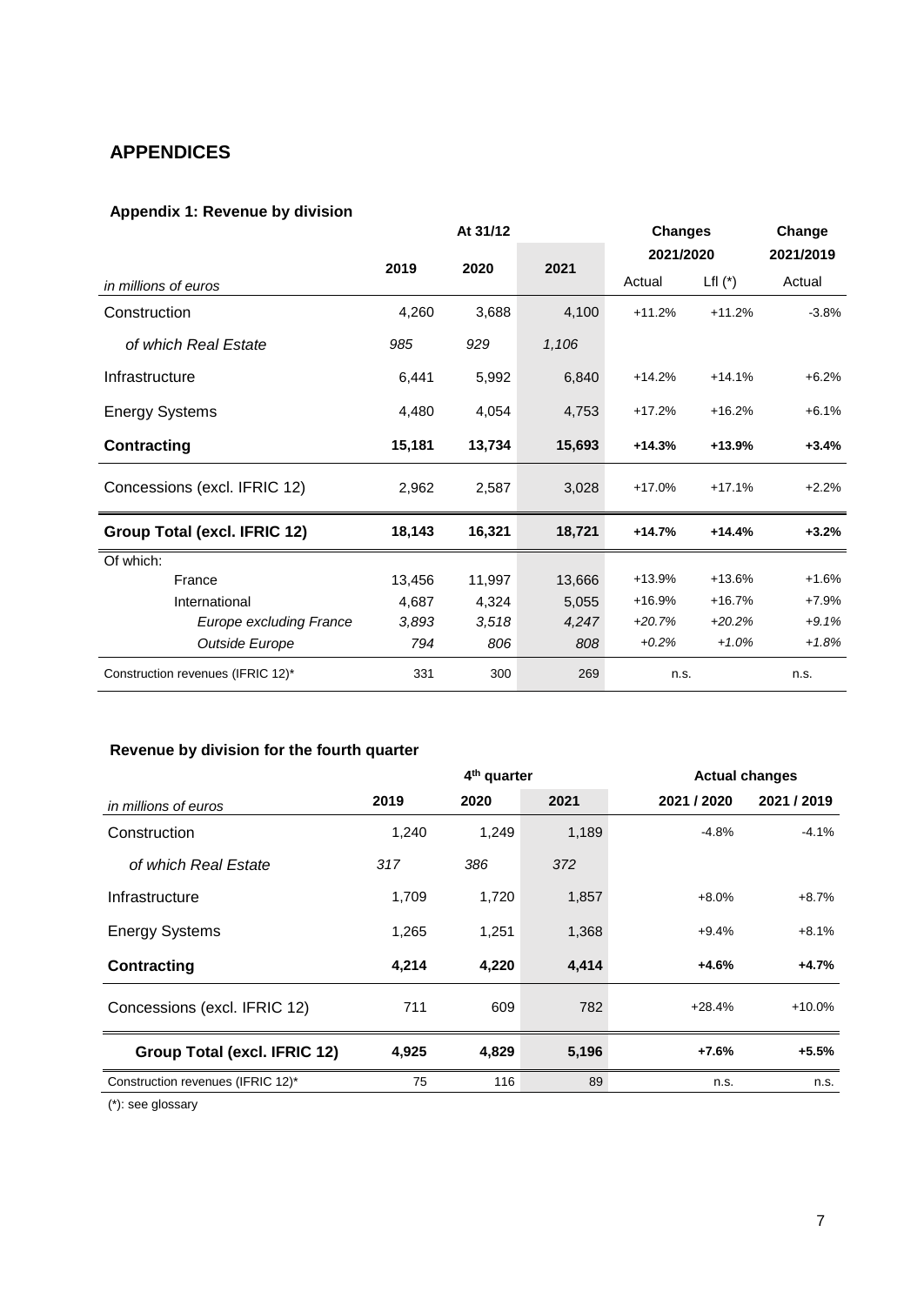|                       | 2019                       |                   | 2020                              |                   | 2021                       |                    | $\wedge$ 21/20 | $\wedge$ 21/19 |
|-----------------------|----------------------------|-------------------|-----------------------------------|-------------------|----------------------------|--------------------|----------------|----------------|
|                       | in<br>millions<br>of euros | $%$ of<br>revenue | <b>in</b><br>millions<br>of euros | $%$ of<br>revenue | in<br>millions<br>of euros | $%$ of<br>revenues | <b>Change</b>  | Change         |
| Construction          | 157                        | 3.7%              | 44                                | 1.2%              | 152                        | 3.7%               | $+108$         | -5             |
| Infrastructure        | 187                        | 2.9%              | 88                                | 1.5%              | 196                        | 2.9%               | $+108$         | $+9$           |
| <b>Energy Systems</b> | 205                        | 4.6%              | 149                               | 3.7%              | 237                        | 5.0%               | $+88$          | $+32$          |
| <b>Contracting</b>    | 549                        | 3.6%              | 281                               | 2.0%              | 585                        | 3.7%               | $+304$         | $+36$          |
| Concessions           | 1,473                      | 49.7%             | 993                               | 38.4%             | 1,346                      | 44.5%              | $+353$         | $-127$         |
| Holding company       | (17)                       |                   | (11)                              |                   | (11)                       |                    | $=$            | +6             |
| <b>Total Group</b>    | 2,005                      | 11.1%             | 1,263                             | 7.7%              | 1,919                      | 10.3%              | $+656$         | -86            |

## **Appendix 2: Operating profit on ordinary activities and margins by division**

## **Appendix 3: Consolidated financial statements**

#### **Income statement**

| in millions of euros                                            | 2019     | 2020           | 2021     |
|-----------------------------------------------------------------|----------|----------------|----------|
| Operating income <sup>(1)</sup>                                 | 18,690   | 16,659         | 19,197   |
| Other operating income                                          | 5        | $\overline{2}$ | 11       |
| Consumables purchased                                           | (3, 180) | (2,897)        | (3, 171) |
| Personnel expenses                                              | (3,800)  | (3,778)        | (4,091)  |
| <b>External charges</b>                                         | (8, 103) | (7,047)        | (8,356)  |
| Taxes and duties                                                | (495)    | (461)          | (454)    |
| Depreciation and amortisation                                   | (1,041)  | (1, 195)       | (1,258)  |
| Provisions (net of reversals)                                   | (72)     | (110)          | (57)     |
| Change in inventories of finished goods and work in<br>progress | (77)     | (13)           | (20)     |
| Other operating income and expenses                             | 78       | 103            | 118      |
| <b>Operating profit</b>                                         | 2,005    | 1,263          | 1,919    |
| Other operating income and expenses                             | (68)     | (50)           | (51)     |
| <b>Operating income</b>                                         | 1,937    | 1,213          | 1,868    |
| Income from cash and cash equivalents                           | 18       | 12             | 11       |
| Gross cost of financial debt                                    | (283)    | (265)          | (257)    |
| Net cost of financial debt                                      | (265)    | (253)          | (246)    |
| Other financial income and expenses                             | (12)     | (29)           | (20)     |
| Share of profit of equity-accounted associates                  | 13       | 13             | 11       |
| Income tax                                                      | (560)    | (330)          | (445)    |
| Net profit                                                      | 1,113    | 614            | 1,168    |
| Group share                                                     | 725      | 375            | 777      |
| Non-controlling interests                                       | 388      | 239            | 391      |

1) Including IFRIC 12 for €331 million in 2019, €300 million in 2020 and €269 million in 2021.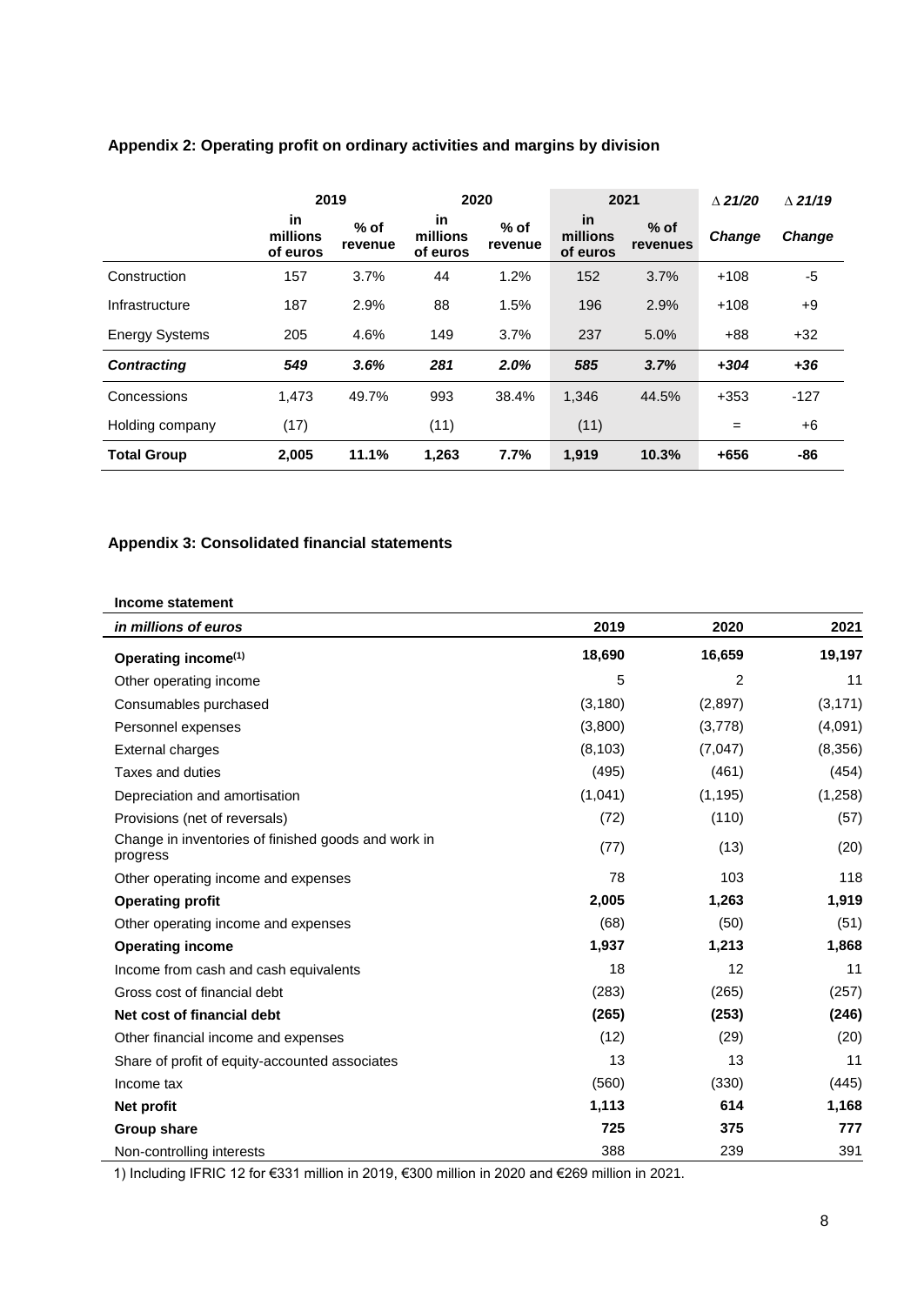| <b>Balance sheet</b>                                                          |          |          |          |
|-------------------------------------------------------------------------------|----------|----------|----------|
| in millions of euros                                                          | 31/12/19 | 31/12/20 | 31/12/21 |
| Property, plant & equipment                                                   | 1,817    | 1,814    | 1,727    |
| Right-of-use of leased assets                                                 | 889      | 1,012    | 1,039    |
| Investment property                                                           | 62       | 59       | 57       |
| Intangible assets operated under concession                                   | 10,837   | 11,582   | 11,591   |
| Goodwill                                                                      | 3,703    | 3,408    | 3,483    |
| Other intangible assets                                                       | 249      | 271      | 310      |
| Investments in equity-accounted associates                                    | 162      | 169      | 176      |
| Non-current financial assets in respect of service concession<br>arrangements | 1,585    | 1,576    | 1,388    |
| Other financial assets                                                        | 612      | 575      | 604      |
| Deferred tax assets                                                           | 254      | 262      | 189      |
| <b>Total non-current assets</b>                                               | 20,170   | 20,728   | 20,564   |
| Inventories                                                                   | 745      | 803      | 873      |
| Trade and other receivables                                                   | 5,467    | 5,105    | 5,327    |
| Current taxation                                                              | 140      | 84       | 20       |
| Current financial assets in respect of service concession arrangements        | 60       | 64       | 60       |
| Other assets                                                                  | 1,718    | 1,745    | 2,058    |
| Other financial assets                                                        | 157      |          |          |
| Cash and cash equivalents                                                     | 4,420    | 5,192    | 4,807    |
| Assets held for sale                                                          |          |          | 66       |
| <b>Total current assets</b>                                                   | 12,707   | 12,993   | 13,211   |
| <b>Total assets</b>                                                           | 32,877   | 33,721   | 33,775   |

| in millions of euros                               | 31/12/19 | 31/12/20 | 31/12/21 |
|----------------------------------------------------|----------|----------|----------|
| Capital                                            | 392      | 392      | 392      |
| Consolidated reserves                              | 4,288    | 4,746    | 4,543    |
| Gains and losses recognised directly in equity     | (157)    | (212)    | (143)    |
| Profit for the year                                | 725      | 375      | 777      |
| <b>Equity Group share</b>                          | 5,248    | 5,301    | 5,569    |
| Non-controlling interests                          | 983      | 1,172    | 1,227    |
| <b>Total equity</b>                                | 6,231    | 6,473    | 6,796    |
| <b>Borrowings</b>                                  | 10,698   | 12,066   | 11,836   |
| Lease liabilities                                  | 642      | 749      | 707      |
| Deferred tax assets                                | 811      | 949      | 875      |
| Non-current provisions                             | 787      | 831      | 778      |
| Other non-current liabilities                      | 151      | 145      | 170      |
| <b>Total non-current liabilities</b>               | 13,089   | 14,740   | 14,366   |
| Trade and other payables                           | 4,174    | 4,086    | 4,223    |
| Loans and other financial borrowings               | 3,047    | 3,071    | 2,224    |
| Part of non-current borrowings due within one year | 1,304    | 240      | 265      |
| Part of lease liabilities due within one year      | 230      | 231      | 289      |
| Income tax liability                               | 190      | 176      | 192      |
| Current provisions                                 | 597      | 645      | 658      |
| <b>Other liabilities</b>                           | 4,015    | 4,059    | 4,695    |
| Liabilities held for sale                          |          |          | 67       |
| <b>Total current liabilities</b>                   | 13,557   | 12,508   | 12,613   |
| <b>Total equity and liabilities</b>                | 32,877   | 33,721   | 33,775   |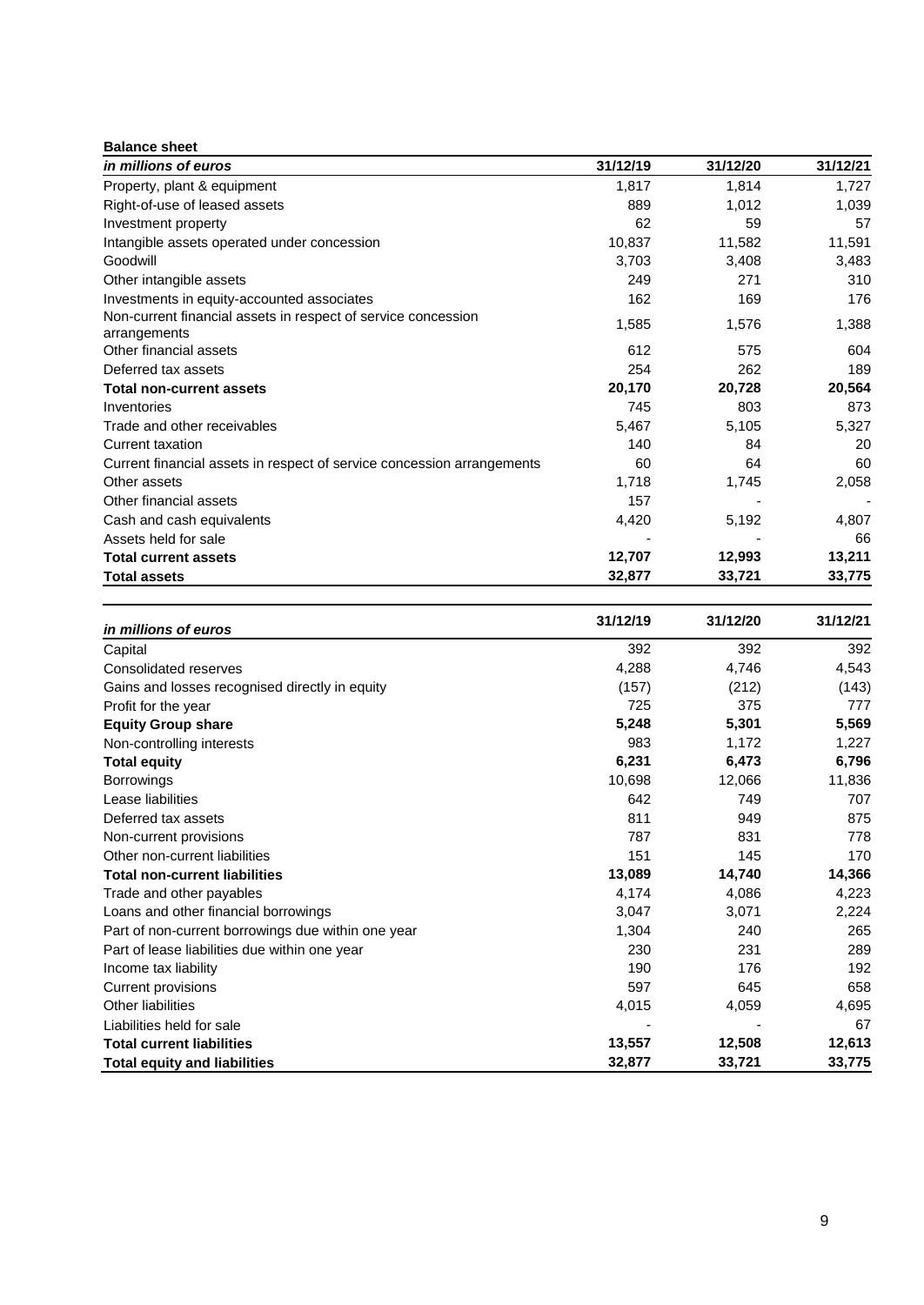### **Statement of cash flows**

| in millions of euros                                                                   | 2019     | 2020     | 2021           |
|----------------------------------------------------------------------------------------|----------|----------|----------------|
| Opening cash and cash equivalents                                                      | 3,573    | 4,293    | 5,067          |
| Effect of changes in exchange rates                                                    | 2        | (3)      | $\overline{c}$ |
| <b>Restated opening cash</b>                                                           | 3,575    | 4,290    | 5,069          |
| Net profit                                                                             | 1,113    | 614      | 1,168          |
| Profit of equity-accounted associates                                                  | (13)     | (13)     | (11)           |
| Dividends received from equity-accounted associates                                    | 6        | 5        | 12             |
| Depreciation and amortisation                                                          | 1,041    | 1,240    | 1,258          |
| Net additions to provisions                                                            | 51       | 107      | 49             |
| Other non-cash income                                                                  | 43       | 33       | 48             |
| Income on disposals                                                                    | (14)     | (28)     | (35)           |
| Cash flow from operating activities before interest and taxes                          | 2,227    | 1,958    | 2,489          |
| Net interest expenses                                                                  | 240      | 244      | 229            |
| Interest paid                                                                          | (263)    | (284)    | (236)          |
| Income tax expenses                                                                    | 559      | 330      | 445            |
| Income tax paid                                                                        | (542)    | (365)    | (421)          |
| Change in working capital requirements linked to operations                            | 3        | 321      | 234            |
| Net cash from operating activities                                                     | 2,224    | 2,204    | 2,740          |
|                                                                                        |          |          |                |
| in millions of euros                                                                   | 2019     | 2020     | 2021           |
| Acquisition of intangible assets and property, plant & equipment                       | (392)    | (450)    | (381)          |
| Acquisition of intangible assets operated under concession                             | (420)    | (483)    | (663)          |
| Acquisition of financial assets                                                        | (26)     | (61)     | (41)           |
| Disposals and reductions of assets                                                     | 114      | 192      | 230            |
| <b>Net operating investments</b>                                                       | (724)    | (802)    | (855)          |
| Acquisition of equity interests                                                        | (553)    | (47)     | (122)          |
| Disposal of equity interests and of assets corresponding to<br>disposals of businesses | 10       | 1        | 6              |
| Cash and cash equivalents of entities bought or sold                                   | 49       | (20)     | 21             |
| <b>Net financial investments</b>                                                       | (494)    | (66)     | (95)           |
| Net cash from/(used in) investing activities                                           | (1, 218) | (868)    | (950)          |
| Dividends paid to shareholders                                                         | (550)    | (319)    | (620)          |
| Capital increase                                                                       | 162      | 119      | 190            |
| Acquisitions/disposals of non-controlling interests                                    |          | (231)    | (190)          |
| Buy-backs and re-sales of own shares                                                   | (146)    | (242)    | (381)          |
| Repayment of lease liabilities                                                         | (233)    | (289)    | (329)          |
| Repayment of borrowings                                                                | (1,406)  | (3, 387) | (1, 421)       |
| New borrowings                                                                         | 2,042    | 3,633    | 616            |
| Net cash from/(used in) financing activities                                           | (131)    | (716)    | (2, 135)       |
| Change in other financial assets                                                       | (157)    | 157      |                |

**Change in cash and cash equivalents 118 718 777 138 1345 Closing cash and cash equivalents 4,293 5,067 4,724**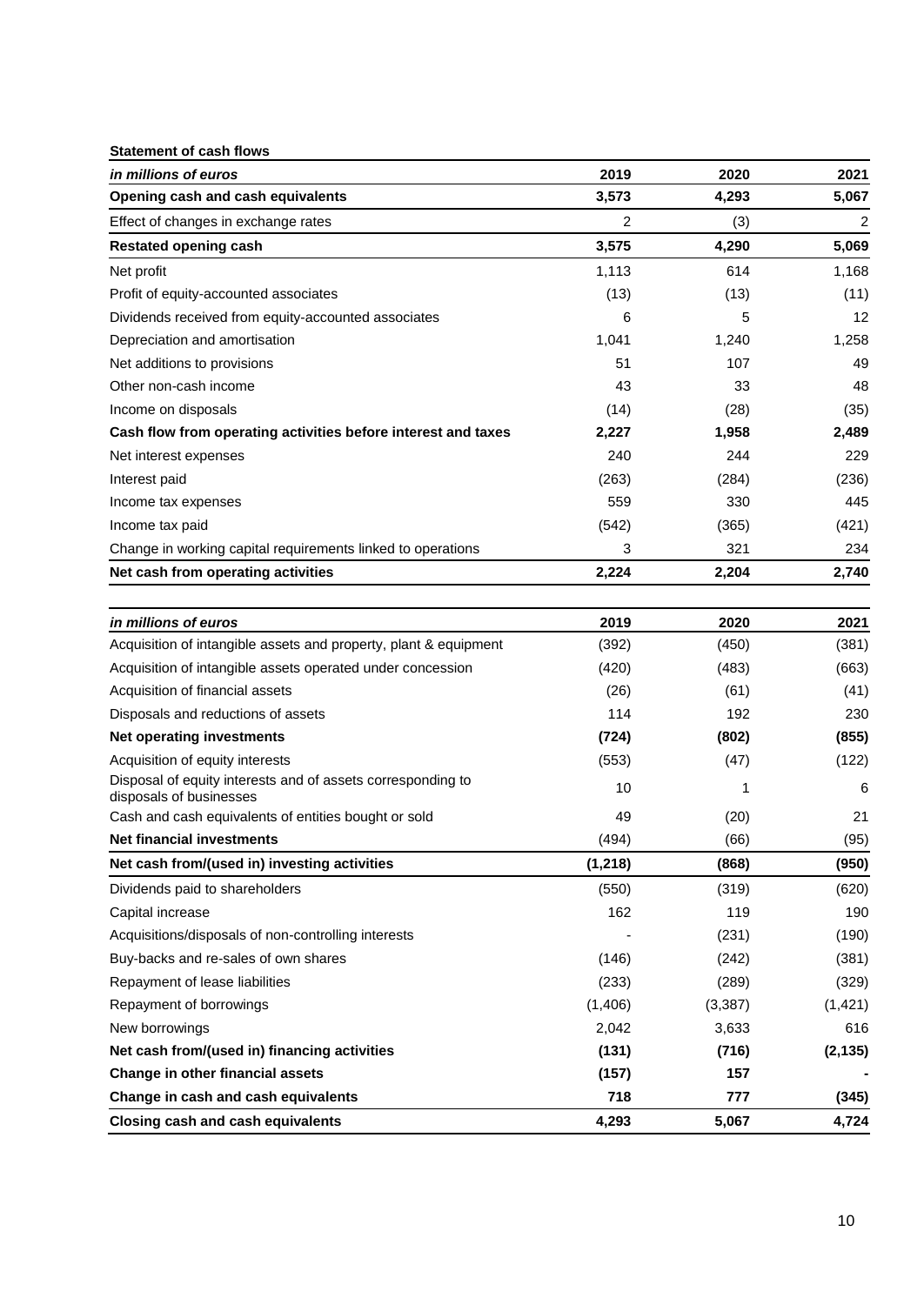## **Appendix 4: Change in order book by division**

| in billions of euros     | 31/12/20 | 31/12/21 | $\triangle$ 21/20 | $\wedge$ 3 month |
|--------------------------|----------|----------|-------------------|------------------|
| Construction             | 4.4      | 4.9      | 13%               | $1\%$            |
| Infrastructure           | 7.9      | 7.0      | $-11%$            | -4%              |
| <b>Energy Systems</b>    | 3.9      | 4.3      | 11%               | 1%               |
| <b>Total Contracting</b> | 16.2     | 16.3     | 1%                | $-1%$            |
| <b>Real Estate</b>       | 0.7      | 0.7      | $-12%$            | 19%              |
| Concessions              | 1.0      | 0.9      | $-4%$             | $-1\%$           |

# **Appendix 5: Liquidity and net financial debt (\*)**

| <b>Holding &amp; Contracting's liquidity</b>     | <b>Concessions' liquidity</b>                    |
|--------------------------------------------------|--------------------------------------------------|
|                                                  | <b>APRR</b>                                      |
| 3.2 billion of euros of cash and cash equivalent | 1.2 billion of euros of cash and cash equivalent |
| +2.0 billion of euros undrawn credit line        | +2.0 billion of euros undrawn credit line        |
| $= 5.2$ billion of euros of liquidity            | $=$ 3.2 billion of euros of liquidity            |

| Holding & Contracting's net financial debt(*)     | Concessions' net financial debt(*)                                 |
|---------------------------------------------------|--------------------------------------------------------------------|
| -3.2 billion of euros in financial debt (cash and | -1.2 billion of euros in financial debt* (APRR cash and cash       |
| cash equivalents)                                 | equivalents)                                                       |
| +2.2 billion of financial debt                    | +8.9 billion of euros of financial debt (APRR and Eiffarie)        |
|                                                   | +2.6 billion of euros of net financial debt from other concessions |
|                                                   | and PPP                                                            |
| $= -1.0$ billion of euros of net financial debt*  | $=$ 10.3 billion of net financial net debt*                        |
|                                                   | financial net debt* of 9.3 billion of euros                        |

\* Excluding IFRS 16 debt, fair value of swaps and CNA debt.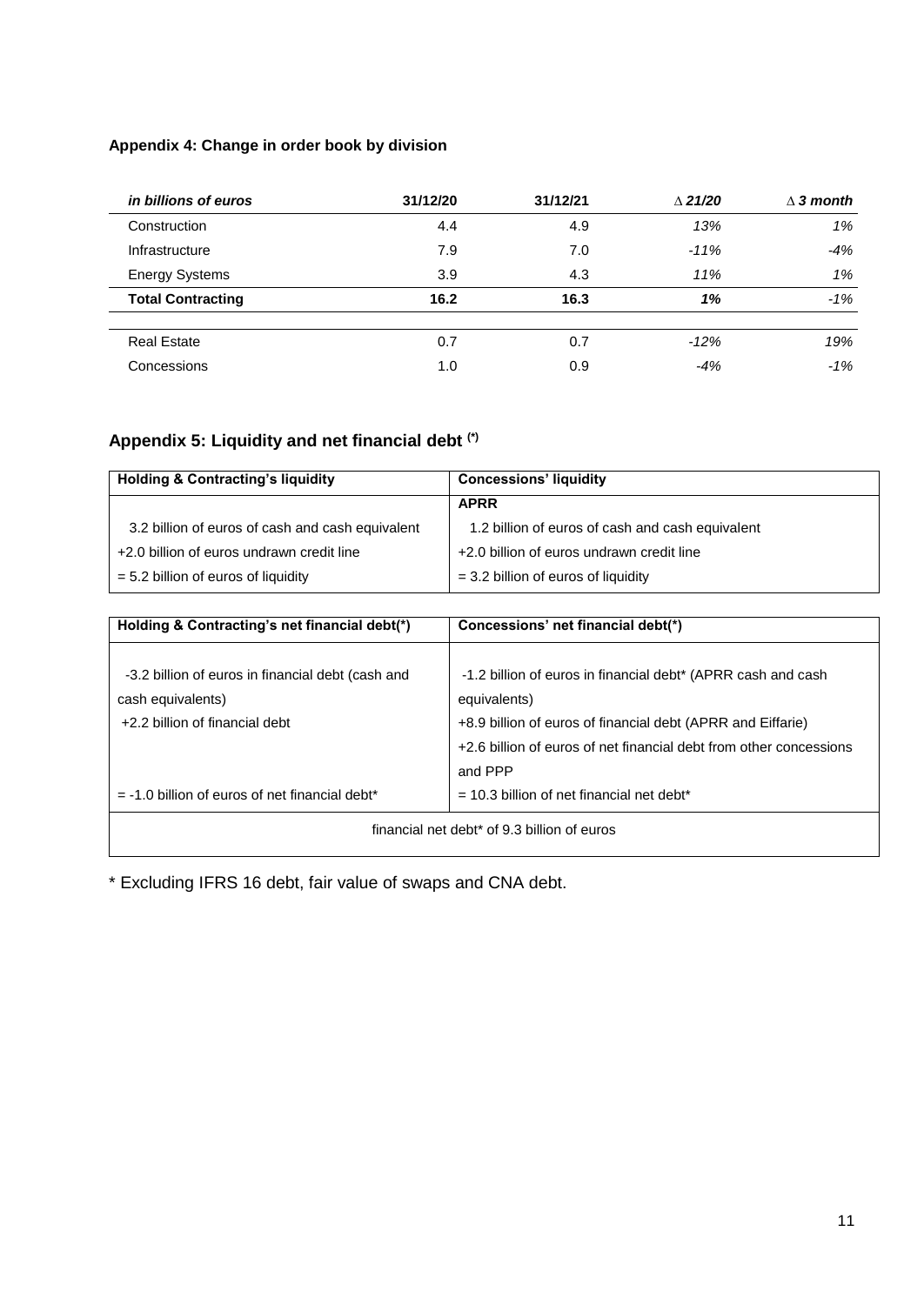# **Appendix 6: Glossary**

| Construction revenues of<br>Concessions (IFRIC 12) | "Construction" revenues of Concessions corresponds to the costs of carrying out the<br>construction or upgrade of infrastructure incurred by the concession holder in application of<br>the provisions of IFRIC 12 interpretation "Service Concession Arrangements", after removal<br>of intra-group transactions. |
|----------------------------------------------------|--------------------------------------------------------------------------------------------------------------------------------------------------------------------------------------------------------------------------------------------------------------------------------------------------------------------|
| Contracting order book                             | Portion of signed contracts not yet executed.                                                                                                                                                                                                                                                                      |
| Net financial debt                                 | Net financial debt excluding the debt derived from the application, since 1 January 2019, of<br>IFRS 16, the fair value of the debt owed to Caisse Nationale des Autoroutes (CNA) and<br>derivative instruments.                                                                                                   |
| Free cash flow                                     | Free cash flow is calculated as follows:                                                                                                                                                                                                                                                                           |
|                                                    | Net cash from operating activities                                                                                                                                                                                                                                                                                 |
|                                                    | - net operating investments                                                                                                                                                                                                                                                                                        |
|                                                    | - repayment of lease liabilities                                                                                                                                                                                                                                                                                   |
|                                                    | - debt repayments from PPP contracts                                                                                                                                                                                                                                                                               |
| Operating margin                                   | Operating profit as a percentage of revenues                                                                                                                                                                                                                                                                       |
| Like-for-like or at constant                       | Constant consolidation scope is calculated by neutralising:                                                                                                                                                                                                                                                        |
| scope and exchange rate                            | the 2021 contribution made by companies consolidated for the first time in 2021;                                                                                                                                                                                                                                   |
|                                                    | the 2021 contribution made by companies consolidated for the first time in 2020 for the<br>period equivalent to that of 2020 which preceded their first-time consolidation;                                                                                                                                        |
|                                                    | the contribution made in 2020 by companies deconsolidated in 2021 for the period<br>equivalent to that of 2021 following their date of deconsolidation;                                                                                                                                                            |
|                                                    | the 2020 contribution made by companies deconsolidated in 2020.                                                                                                                                                                                                                                                    |
|                                                    | Constant exchange rate:<br>2020 exchange rates applied to 2021 revenues in currencies.                                                                                                                                                                                                                             |
| <b>Group Liquidity</b>                             | The Group's liquidity is calculated as follows:                                                                                                                                                                                                                                                                    |
|                                                    | cash and cash equivalents managed by Eiffage S.A. and its Contracting subsidiaries +<br>undrawn bank line(s) of credit of Eiffage S.A.                                                                                                                                                                             |
| <b>APRR Liquidity</b>                              | APRR's liquidity is calculated as follows:                                                                                                                                                                                                                                                                         |
|                                                    | cash and cash equivalents managed by APRR and its subsidiaries + undrawn bank line(s)<br>of credit of APRR                                                                                                                                                                                                         |